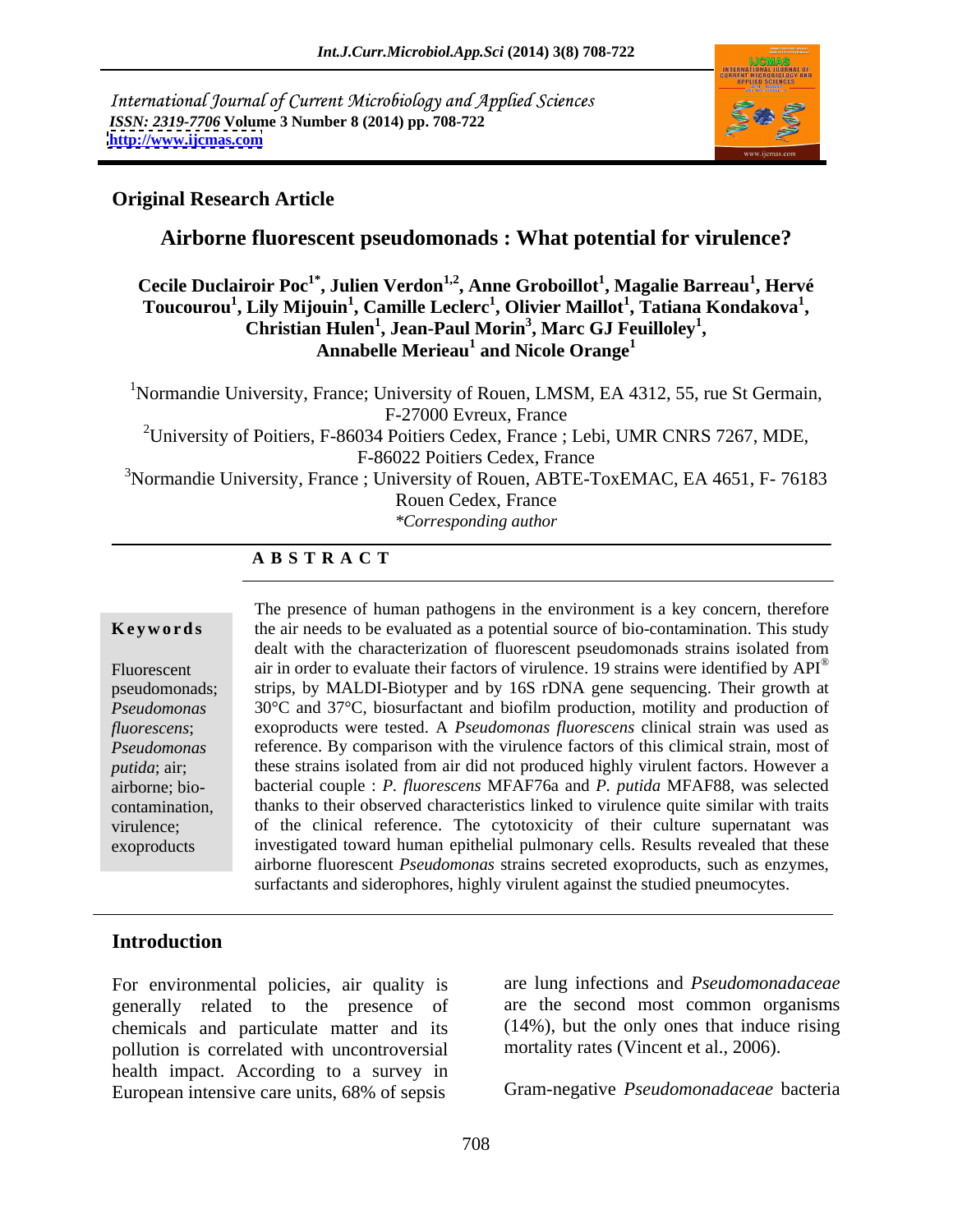present a great adaptive ability related to order to assess their potential virulence their large genome (Stover et al., 2000). *P.*  toward human by airways. Those cells play *aeruginosa* is well known as prevalent a critical role in coordinating both innate pathogen in acute and chronic infections (Clifton & Peckham, 2010; Fernstrom & (Hawdon et al., 2010) and make it suitable Goldblatt, 2013), although other fluorescent to study virulence in conditions fairly close *Pseudomonas* species are ubiquitous. In fact, *Pseudomonas* are widespread Gram negative bacteria present in various **Materials and Methods** ecological niches: soil, water (Rajmohan et al., 2002), care units (Vincent et al., 2006), humans (Chapalain et al., 2008; strains Donnarumma et al., 2010) and air (AFSSET,

al., 2008; Madi et al., 2010; Sperandio et al., 2010; Sperandio et al., 2012). The 80°C. Morphological characters, Gram

The purpose here was, after identification, to assess the potential for virulence of 19 This group appeared among the most airborne fluorescent pseudomonads strains, predominantly collected groups of airborne selected from Gram-negative oxidase- Gram-negative bacteria on harbor negative strictly aerobic rods collected installations. Proportionally to their relative during a previous study (AFSSET, 2010; sample representation, 19 fluorescent Duclairoir Poc et al., 2011a ; Morin et al., Pseudomonas strains were randomly 2013). For each of them, physiological characterization and determination of virulence factors were confronted. Two airborne bacteria appeared to have great similarities with the clinical standard*, P. P. fluorescens* MFN1032 is a clinical strain

To compare the cytotoxicity of their secreted factors, A-549 human pulmonary type IIlike epithelial cell line was implemented in

defence and inflammatory responses to *in vivo*.

## **Materials and Methods**

#### **19 airborne fluorescent** *Pseudomonas* **strains**

2010; Morin et al., 2013). In a previous study (AFSSET, 2010; Morin Moreover, some strains, isolated from a collected in air samples between June 2008 clinical environment, are able to grow at or and September 2009 in 3 areas : in peri above 37°C (Chapalain et al., 2008). *P.*  suburban Evreux (Normandy, France), in the *fluorescens* MFN1032, a clinical strain, was suburbs of Rouen (Normandy, France) and recently isolated from a patient with a lung in dust clouds generated during crop ship infection (Chapalain et al., 2008) and loading in Rouen harbor installations induces cytotoxic responses (Rossignol et (Normandy, France). About 3000 bacterial pathogenicity of *Pseudomonas* bacteria is staining and biochemical tests used to correlated with their enzymatic secretion separate this bacterial population into 8 (Gessner & Mortensen, 1990 ; Rossignol et groups, which included a Gram-negative al., 2008 ; Strateva & Mitov, 2011). oxidase-positive strictly aerobic rods group et al., 2013), more than 3000 bacteria were isolates were stored and then frozen at - 80°C. Morphological characters, Gram containing *Pseudomonas* spp.

> Gram-negative bacteria on harbor sample representation, 19 fluorescent *Pseudomonas* strains were randomly selected.

#### **Clinical standard strain, MFN1032**

*fluorescens* MFN1032. isolated after a lung infection, related to biovar I of *P. fluorescens* species (Chapalain et al., 2008).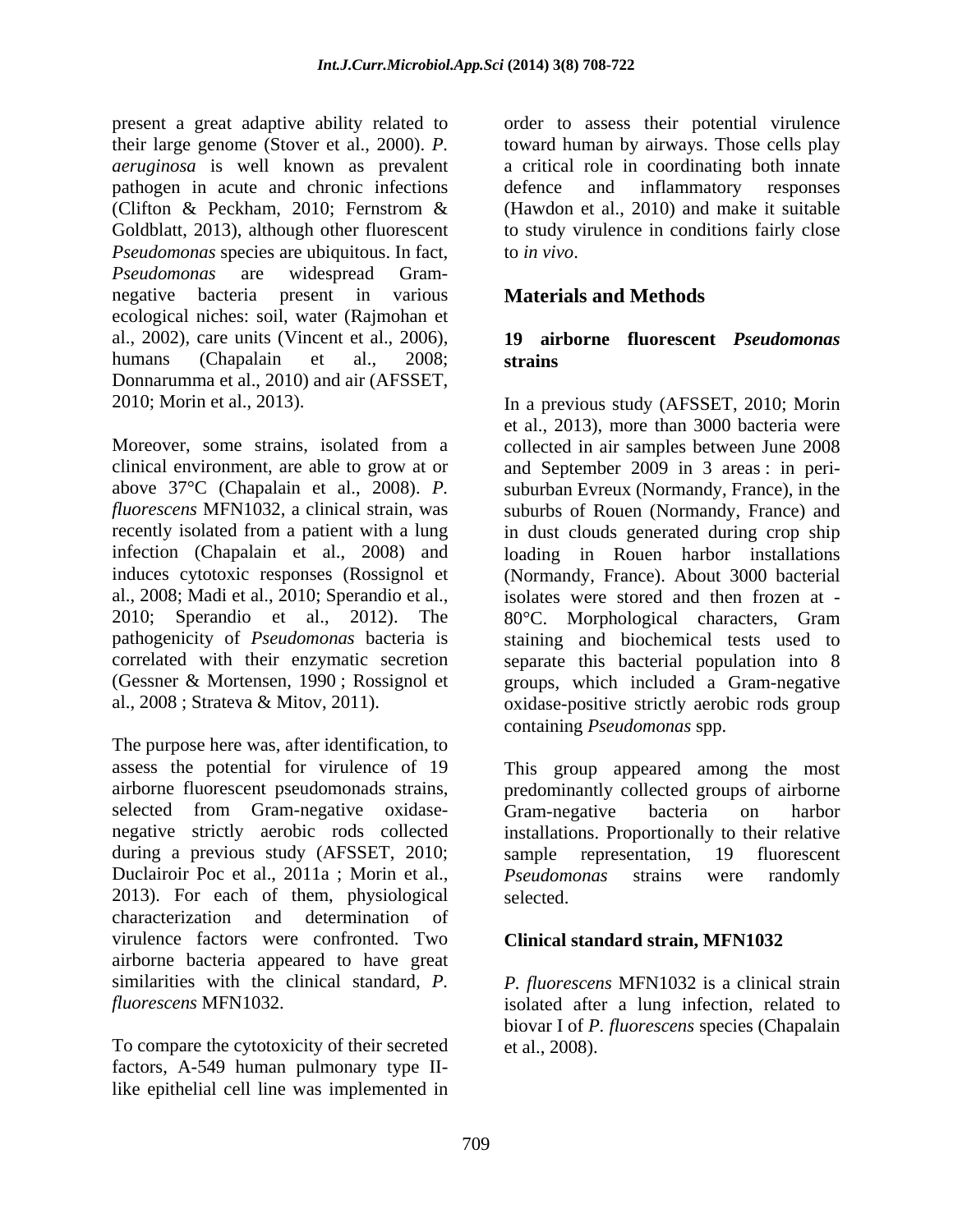The 19 representative strains were submitted were registred on GenBank, NCBI to metabolic characterization using  $API^®$  (http://www.ncbi.nlm.nih.gov/genbank/sub 20NE strips. API<sup>®</sup> kits were operated according to the manufacturer's instructions

# **Mass spectrometric MALDI-Biotyper**

These isolates were submitted to bacterial asthome). identification by MALDI mass spectrometry (MS) based on the total proteome screening The minimum similarity among all members analyzed using an algorithmic method to identify bacterium. The bacterial proteomes 77% (Balet et al., 2010). Over 95% of were obtained using an Autoflex III Matrix- similarity, the species is considered surely Assisted Laser Desorption/Ionization-Time- Of-Flight mass spectrometer (MALDI-TOF) (Bruker, Germany) coupled to the MALDI- **Physiological characterization of airborne** Biotyper 3.0 algorithmic system for microbial identification (Hillion et al., 2013). Before MS analysis, the bacterial material was spotted onto a MALDI target medium (LB) (AES Chemunex, France) plate and overlaid by matrix  $(10g.L^{-1} \alpha$ cyano-4-hydroxycinnamic acid in 50% acetonitrile, 2.5% trifluoroacetic acid *Pseudomonas fluorescens* species, i.e. 28°C provided by Sigma-Aldrich, France). (Merieau et al., 1993), and at 37°C, i.e.

The software generated scores evaluating the probability of correct identification of optical density (OD) at 580 nm (Helios  $\varepsilon$ , the microorganism. The species Thermo Spectronic,USA ) during at least identification is considered acceptable for 120h. Thanks to these growth kinetiks score values over 2.0 and, between 1.7 and curves, the maximum growth rate,  $\mu_{\text{max}}$ , was 2.0, the genus identification is assumed confident. (Hillion et al*.*, 2013)

## **identification**

The same isolates were identified by 16S ribosomal DNA gene sequencing. For amplification of the complete 16S RNA enzymatic activities. Each test was done at gene, universal primers UNL\_OL  $30^{\circ}$ C and  $37^{\circ}$ C. (AGAGTGTA GCGGTGAAATGCG) and

**Identification of the 19 airborne strains** UNI\_OR (ACGGGCGGTGTGTACAA)<br>API<sup>®</sup> identification were used as already described (Duclairoir **API**®  **identification** were used as already described (Duclairoir kits were operated mit/) and were compiled in Table 1. UNI\_OR (ACGGGCGGTGTGTACAA) Poc et al., 2011a). The nucleotide sequences registred on GenBank, [\(http://www.ncbi.nlm.nih.gov/genbank/sub](http://www.ncbi.nlm.nih.gov/genbank/sub)

(BioMérieux, France). Partial 16S rRNA gene sequences were **bacterial identification** nlm.nih.gov/Blast.cgi?PROGRAM=blastn& aligned with reference sequences using BLAST data bank [\(http://blast.ncbi](http://blast.ncbi). PAGE\_TYPE=BlastSearch&LINK\_LOC=bl asthome).

> of the *Pseudomonas* genus is assumed at 77% (Balet et al., 2010). Over 95% of identified.

# **bacteria: Growth conditions**

- under shaking (180 rpm) at 30°C, close to The bacteria were cultured in Luria Bertani optimum growth temperatures of (Merieau et al., 1993), and at 37°C, i.e.<br>human body temperature. The bacterial density was determined by measuring calculated for each strain.

#### **16S rDNA gene sequencing and Determination of virulence factors of airborne bacteria**

#### **Bacterial enzymatic characterization**

Several methods were used to screen 30°C and 37°C.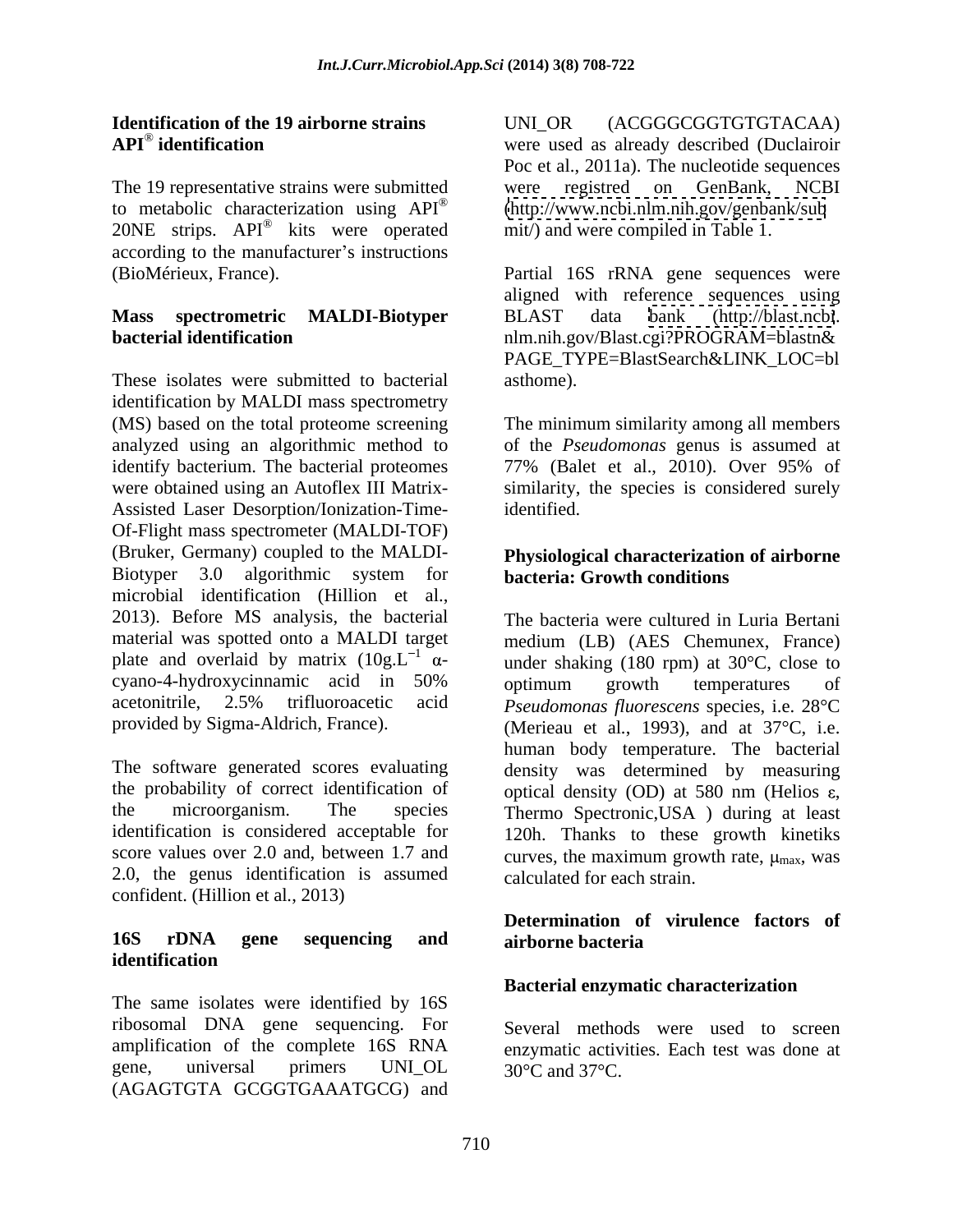Proteolytic activity was determined on Trypticase soy agar (TSA) (AES Chemunex, Chemunex, France) containing Tween 80

Lecithinase and lipoproteolytic activities measurement (quantification) of absorbance were analyzed by growth on TSA (AES at 595 nm after 0.1% crystal violet Chemunex, France) with egg yolk 50% coloration and after cell lysis by sodium (VWR, Germany). Bacteria hydrolyse dodecylsulfate 1% (Duclairoir Poc et al., lecithin contrasting medium next to the 2011b). inoculated streak. On the contrary a lighter colored zone shows lipoproteolytic activity.

In the secreted hemolysis test, bacterial strains were streaked onto a 2% sheep red blood cell plates, whose were visually The cytotoxicity of P. fluorescens inspected the zones of clearing around the MFN1032, MFAF76a and MFAF88 culture colonies. The pyoverdine production was observed by growth on King B Agar plates evaluated toward A-549 human pulmonary (AES Chemunex, France). After 48h type II-like epithelial cell line as described incubation, the plates were observed with Ultra-Violet light at 365nm (VL-6LM, Vilber Lourmat, France), as the produced pyoverdine induces fluorescence.

Surface tension measurement of a rinsing (Duclairoir Poc et al., 2011b).

#### **Bacterial motility**

Motility characters were observed through the evaluation of swim, swarm, twitch deplacements after 40h at 30°C and 37°C. These motilities were obtained thanks to specific agar concentrations: 0.3% for the The *Pseudomonas* genus is splitted into swim deplacement, 0.5% for the swarm and three well-supported clusters in the 16S 1% for the twitch. Initially, the plates were rRNA phylogeny named aeruginosa, putida inoculated with overnight culture in LB at 30°C and 37°C (Rossignol et al., 2008). 2012). Different approaches : API/ MALDI

#### **Adhesion assays on abiotic surface**

France) with skimmed milk 20%. Esterase The bacterial adhesion was evaluated in was detected by growth on TSA (AES triplicate in polystyrene microtitration plate 1% colored with Phenol red (1%). 24h and 48h. The adherent bacterial at 30°C and 37°C incubated in LB during population was estimated by direct 2011b).

#### **Evaluation of supernatant virulence using the A549 pneumocyte model**

The cytotoxicity of *P. fluorescens* supernatants, in LB at  $30^{\circ}$ C and  $37^{\circ}$ C, was elsewhere (Pimenta et al., 2006).

**Biosurfactant production**  $OD<sub>0%</sub>$ The percentage (%) of total lysis was calculated as follows:  $%LDH = 100 X (OD<sub>sample</sub> - OD<sub>0%</sub>) / (OD<sub>100%</sub>  
- OD<sub>0%</sub>)$ 

solution of bacteria cultured on solid agar assumed linked to an avirulent strain. Four medium is a direct method for determining other classes were defined : 20-40%: weak global biosurfactant production, in ideal virulence, 40-60%: virulence, 60-80%: conditions for biosurfactant production and highly virulent and greater than 80%: was done as previously described extremely virulent. A percentage as lower than 20% could be extremely virulent.

## **Results and Discussion**

#### **Identification of airborne fluorescent pseudomonads : preponderance of**

#### *Pseudomonas fluorescens* **cluster**

rRNA phylogeny named aeruginosa, putida and fluorescens r-clusters (Bodilis et al.,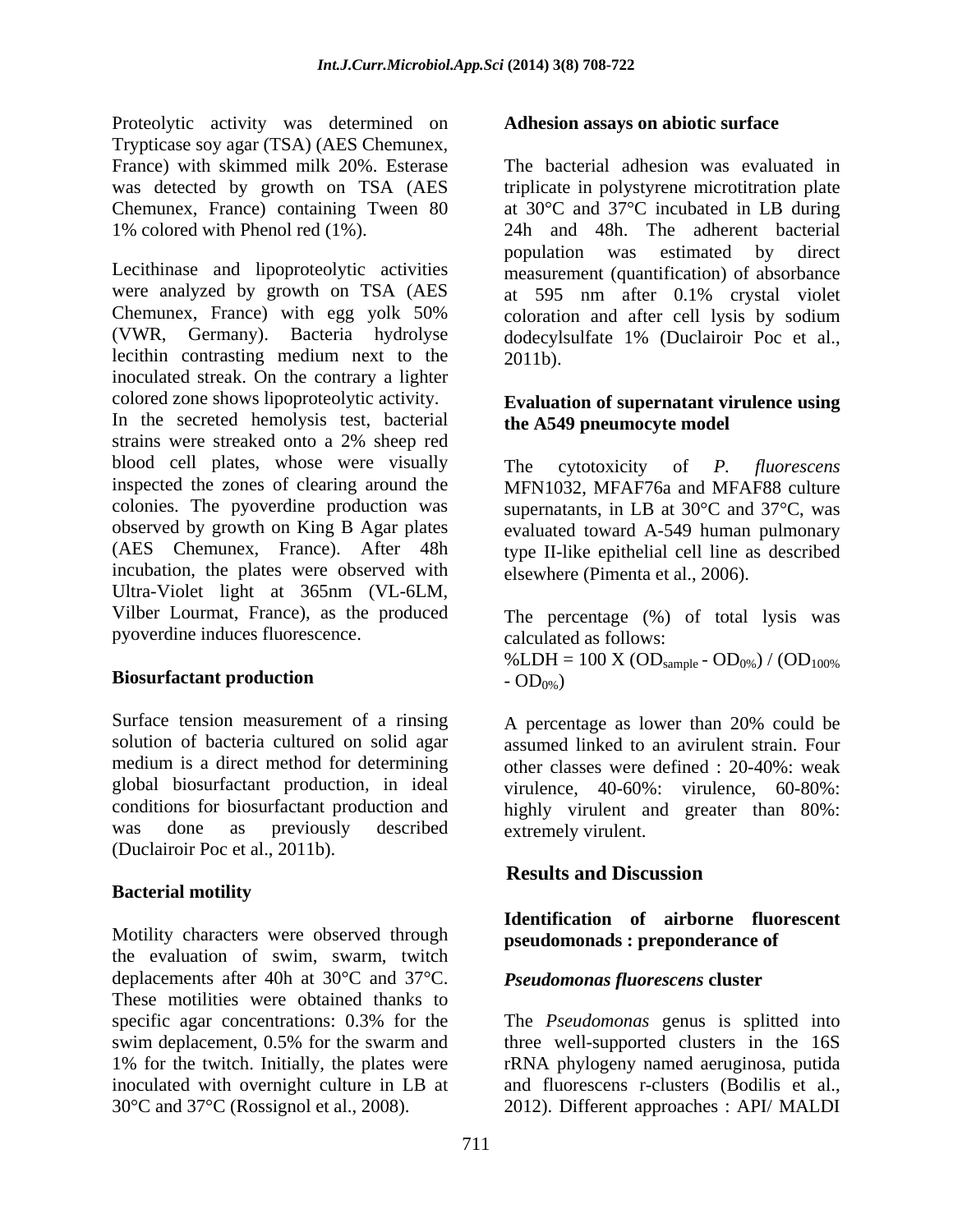Biotyper/ 16S rRNA gene sequencing, were done to identify the 19 airborne selected strains. According to the devices (Gershman et al., 2008). classification stated by Bodilis (Bodilis et al., 2012), a putative identification was proposed for each strain based on the more **overall able to growth at 37 °C** reliable identification by 16S rRNA

*fluorescens* species among the airborne MFAO2 and MFAF80b, presented an *Gram-negative* bacteria was no surprise due equivalent or increasing growth rate Gram-negative bacteria was no surprise, due to their ubiquitous character created by their large genome (Stover et al., 2000). Morever *P. fluorescens* is observed as the most common *Pseudomonas* species (at least 42%) in outdoor air, as already reported by<br>Nevalainen (Nevalainen et al. 1990). **Characterization** of bacterial Nevalainen (Nevalainen et al*.*, 1990).

Although the pathogenicity of *P. aeruginosa* **airborne str**<br>is largely described and cause several human **of virulence** is largely described and cause several human diseases, specially in lung infections (Clifton & Peckham, 2010), the literature on other documented in airways transmitting route, even if such bacteria are able to induce *fluorescens* strains (Chapalain et al*.*, 2008).

This study aimed to contribute on a better comparison of studied airborne knowledge of the impact of fluorescent pseudomonads on the safety of the air, that we breathe. To evaluate the potential of virulence on this panel of 19 airborne strains, two contamination situations were explored. Firstly, conventional airway infections at 37°C, corresponded to an internal infection such as pulmonary, and, at 30°C, temperature of an external infection

such as burned dermal injuries (Church et al., 2006) or as contamination of medical

## **Physiology of the 19 airborne bacteria : overall able to growth at 37°C**

sequencing (homology>95%) and /or by The growth rate for each of 19 airborne MALDI-Biotyper (score>2). The three *Pseudomonas* strains, compiled in Table 1, strains : MFAE20, MFAB75 and MFAK14, was evaluated in LB medium at 30 and were stated as *Pseudomonas* spp., their 37°C. Most of them were able to grow at genus was surely identified, but their species 37°C, except MFAH4a and MFAD21c. could not confidently assumed. The majority Twelve other strains had an higher grow rate of the 19 airborne strains are identified as at 30°C, similar to the optimal growth *Pseudomonas fluorescens*.<br>
The preponderance of *Pseudomonas* (Merieau et al., 1993). The first 5 strains,<br>
The preponderance of *Pseudomonas* namely, MFAF76a, MFAF49a, MFAF88, temperature for *P. fluorescens* species*,* 28°C (Merieau et al., 1993). The first 5 strains, namely, MFAF76a, MFAF49a, MFAF88, MFAO2 and MFAF80b, presented an equivalent or increasing between 30 and 37°C. In addition to survival, they were able to multiply at human physiological temperature, which could facilitate the infectious processes.

#### **Characterization of bacterial extracellular virulence factors : all the airborne strains produce several factors of virulence**

fluorescent *Pseudomonas* is poorly have a standard of virulence with a clinical pulmonary pathologies such as *P.*  2008; Rossignol et al., 2009; Madi et al., MFN1032 was introduced in the panel to origin that assures its pathogenic potential (Chapalain et al., 2008, Rossignol et al., 2010; Sperandio et al., 2010; Sperandio et al., 2012) and then makes a possible comparison of studied airborne *Pseudomonas* spp.

> The 19 airborne *Pseudomonas* strains showed different patterns of secretion, as tabulated in Table 2. All strains synthesized lipoproteolytic enzymes and, except for MFAE48, induced clearing zones on sheep red blood cell plates revealing secreted hemolysis *a minima* incomplete for at least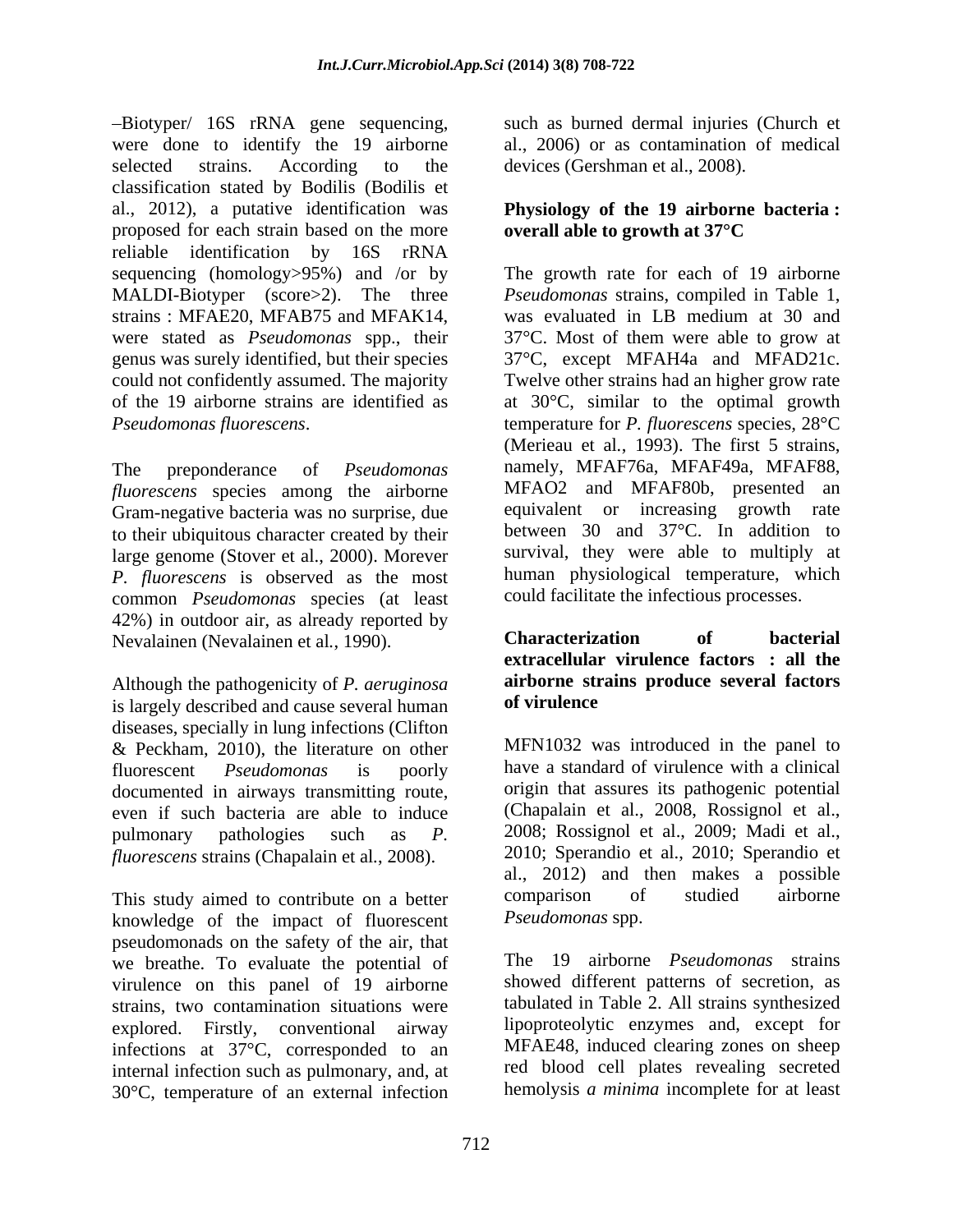one growth temperature. According to conventional microbiological nomenclature,  $(37^{\circ}C)$  or of a medical device or even burn<br>the secreted hemolysis could be categorized injuries  $(30^{\circ}C)$  (Van Hamme et al., 2006). as complete  $(\beta)$ , incomplete  $(\alpha)$  or no hemolysis (Luo et al., 2001). In any case, hemolytic phenomenon could result from MFAO40 exhibit activity for all the tested synergy between activity of several hydrolysases, such as proteases, lecithinases, *fluorescens* MFN1032, but, among them, lipoproteases, and biosurfactants (Rossignol only MFAO2 produces biosurfactant as et al., 2008; Zhang et al*.*, 2009). The hemolysis was complete for MFAF49a, MFAF80b and MFAD21c at 30°C and for **Bacterial motility : some strains swim, all** MFAO2, MFAO39, MFAB75 and MFAH4a at  $37^{\circ}\text{C}$ .

Some virulence factors could be, on the one hand, strain-dependant: no protease and no lecithinase for MFAF49a, MFAF80b and for The 3 motile types : twitch, swim and several strains less adapted at 37°C, no esterase for MFAF88 and MFAO39, no pyoverdine production for MFAF80b, No twitching, but swarming motility was MFAE88, MFAE20 and MFAH106a. On noted for any strain at either temperature, as the another hand, some virulent exoproducts shown in Table 3. The swarming motility is were strain- and temperature-dependant in a collective microbial motility resulting the case of MFAF88 and the most of the from, at least, one functional flagella, often strains were more adapted at 30°C than at completed by biosurfactant production 37°C. (Kearns, 2010).

Surprisingly, both strains, MFAH4a and MFAD21c, were not able to grow at 37<sup>o</sup>C in 30<sup>o</sup>C, only 6 of them maintained the broth, but presented virulence factors at swimming mode at 37°C. This displacement 37°C. To stimulate enzymatic secretion, bacterial growth was done on agar medium, towards the host with the help of functional promoting sessile lifestyle (i.e. in a surface adherent community). Such conditions and less protective cell growth in broth. An MFN1032, MFAF88, MFAO2, MFAA66a, and MFAK14. This surfactive production groups. This mobility is favored by was established through a surface tension biosurfactive production or by lowered above 45mN/m (Carillo et al., lipopolysaccharides, outer membrane

adhesion, even colonisation of the host (37°C) or of a medical device or even burn injuries (30°C) (Van Hamme et al*.*, 2006).

To conclude, only MFAF76a, MFAO2 and enzymes like the clinical strain *P.*  MFN1032.

# **swarm and none twitch**

Infection deals in part with bacterial motility to allow their colonisation in the host.

swarm, were tested at 30 and 37°C.

Although all strains were able to swim at allows bacteria to individually move flagella.

seemed to facilitate the growth of MFAH4a The flagella dependant motilities, i.e. swim and MFAD21c, contrary to more planktonic and swarm, are involved in the development other common character for this couple was instance, functional flagella are needed for their secretion of biosurfactant, as for swarming mobility, which is related to the 1996). Biosurfactants favor bacterial components, for some Gram-negative displacement, but may be affecting bacteria (Kearns, 2010). of biofilms (O Toole & Kolter, 1998). For surface movement in the case of bacterial groups. This mobility is favored biosurfactive production or by lipopolysaccharides, outer membrane bacteria (Kearns, 2010).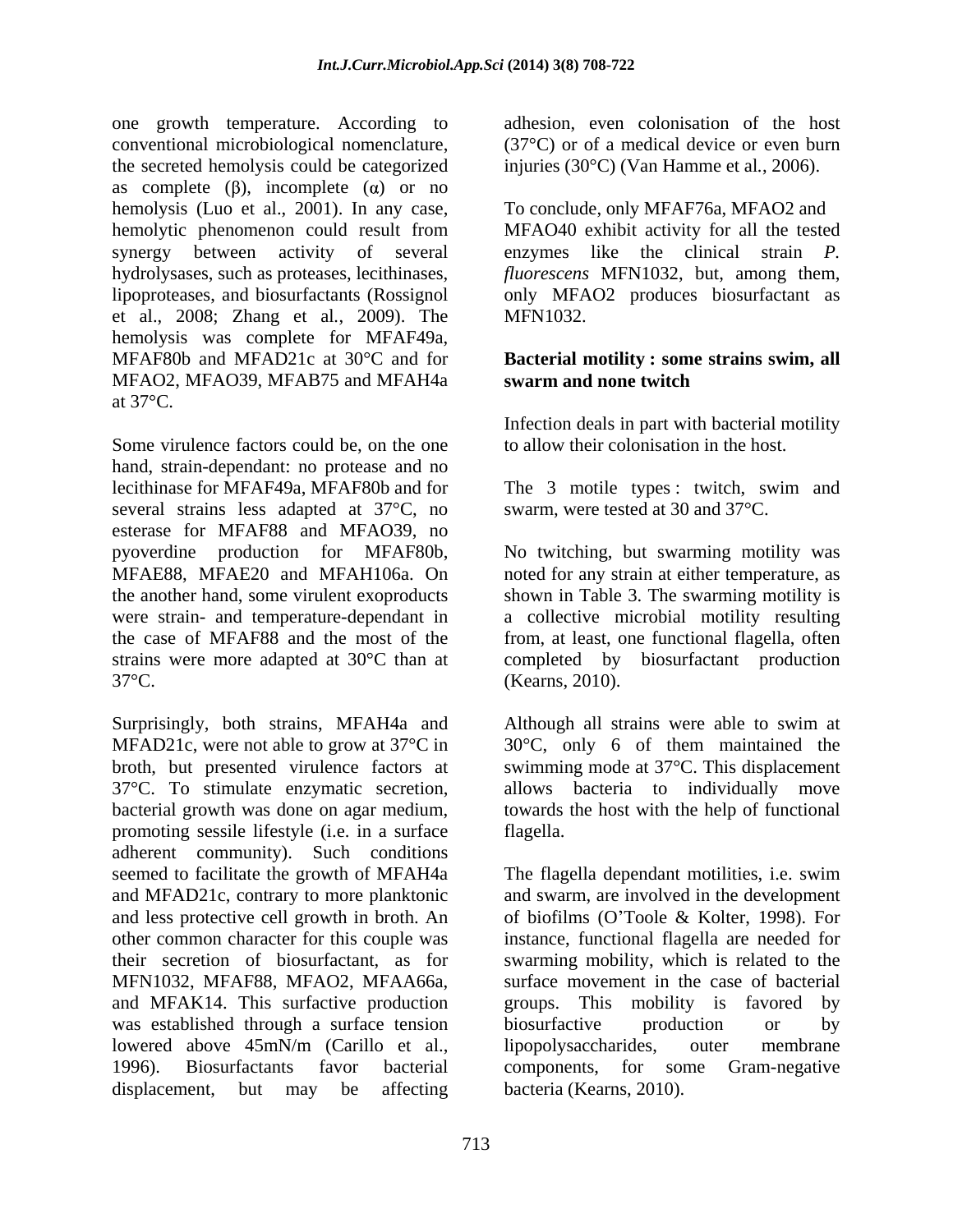As noted in Table 3, thicker biofilms were completed for MFAF88 by its biosurfactant observed at 30°C than at 37°C. For production, as shown in Table 2. They MFAF76a, MFAF88, MFAE48 and present some virulent factors and form MFAE8b, their biofilm were observed at biofilm at either temperature. *P. fluorescens* 24h and 48h at either temperature. When the MFA76a is very close to MFN1032 except biofilm evolved between 24h and 48h, most for biosurfactant production and *P. putida* of the time it increased, the mature structure MFAF88 had an enzymatic pattern very was not yet reached, the biofilm seemed still different from MFN1032, but produced under edification. However, for both temperatures, MFN1032 had a lowest ability to form biofilm at 48h than at 24h, this **Virulence of culture supernatant of** phenomenon was already reported about *P.*  **MFN1032, MFAF76a, MFAF88 toward** *fluorescens* biosurfactant production **A-549 pneumocytes : strain-dependant**  (Duclairoir Poc et al*.*, 2011b). This biofilm reduction was noted at 30°C for MFAF88, MFAF80b and MFAO29 and at 37°C for Exoproducts such as lipases and proteases

the time and persists slimmer; the lacking

In *P. aeruginosa* infections*,* tissue damage is *Pseudomonas* species and also known as

strains, MFA76a and MFAF88, are of

**Bacterial adhesion on abiotic surface:** particular interest: they are able to grow at **different behaviours** 37°C and possibly better than at 30°C. They swim and swarm, thanks to their flagella and biosurfactant, as MFN1032.

# **virulence**

MFAH4a. produced by *P. fluorescens* are known for Concerning contamination, the bacterial Zhang et al*.*, 2009). Thus testing the growth presence on biofilm is stabilized in the host supernatant could have a promising or on a surface, and even protects from outcome. The need of an adequate cytotoxic hostile microenvironment behind its shelf- model was crucial at this point and had to be shielding extracellular polymeric substances. ideally close to *in vivo* contamination by Nevertheless, a biofilm could reduce over airway or pulmonary infection mode. The cells could be assumed in dispersing and pneumocytes, such as cellular line A549 was colonising elsewhere in host (McDougald et assayed. The cytotoxic mechanism involved al*.*, 2012). only the action of exoproducts, such as **Selection of two airborne strains:** the supernatants, resulting from bacterial *P.fluorescens* **MFAF76A and** *P. putida* growth at 30°C and 37°C, induced lysis of **MFAF88** the pulmonary cells by contact for 12h. due to the production of several extracellular 80%) at 30°C and 37°C. Furthermore, and cell-associated virulence factors surpernatants of MFN1032 and MFAF76a (Strateva & Mitov, 2011), similar had significantly changed their virulence exoproducts are produced by all towards epithelial cells for both growth factors of virulence.  $\bullet$  virulent at 30°C and MFAF76a at 37°C and Through the obtained results, two airborne highly virulent, at 37°C for MFN1032, and their virulence (Rossignol et al., 2008; evaluation of virulence toward enzymes, siderophores or biosurfactants. All Supernatant of MFAF88 induced a strong virulent response, in similar range (around temperatures. MFN1032 was extremely their virulence was less severe, i.e. only at 30°C for MFAF76a, respectively.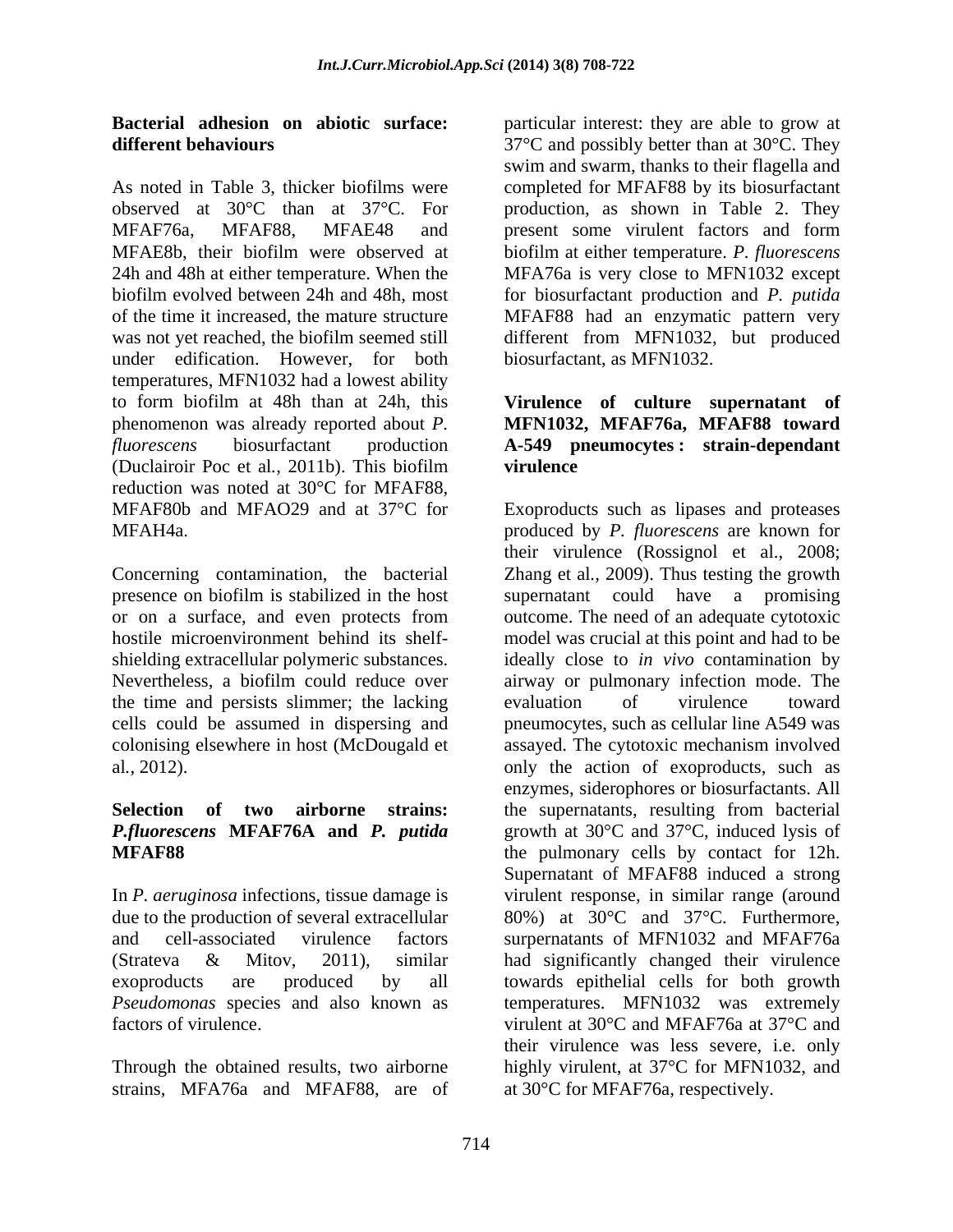| <b>Strain</b>  | <b>Sampling</b><br>localisation &<br>season | $API^{\circledR}$ 20NE<br>identification                      | <b>MALDI Biotyper:</b><br>total proteomic<br>comparison (score) | <b>Identity percentage of</b><br>16S ribosomial RNA<br>sequence <genbank<br>accession numbers&gt;</genbank<br> | <b>Putative</b><br>identification | $\mu_{\text{max}}$ at<br>$30^{\circ}$ C<br>$(h^{-1})$ | $\mu_{\text{max}}$ at<br>$37^{\circ}$ C<br>$(h^{-1})$ |
|----------------|---------------------------------------------|---------------------------------------------------------------|-----------------------------------------------------------------|----------------------------------------------------------------------------------------------------------------|-----------------------------------|-------------------------------------------------------|-------------------------------------------------------|
| MFAF76a        | Rouen Harbor,<br>Summer                     | <i>P. fluorescens</i> (excellent) <i>P. koreensis</i> (2.122) |                                                                 | P. koreensis strain AGB-1<br>$(96\%)$ <kj470785></kj470785>                                                    | fluorescens r-cluster             |                                                       | 1.08                                                  |
| MFAF49a        | Rouen Harbor,<br>Summer                     | P. fluorescens (excellent) P. abietaniphila (2.094)           |                                                                 | $P.$ lundensis $(85\%)$<br><kj470784></kj470784>                                                               | fluorescens r-cluster             | 0.79                                                  | 1.05                                                  |
| MFAF88         | Rouen Harbor,<br>Summer                     | Bulkholderia<br>pseudomallei (very good)                      | Pseudomonas spp.<br>(1.982)                                     | P. putida strain CG29<br>$(99\%) < KJ470787>$                                                                  | putida r-cluster                  | 0.47                                                  | 1.01                                                  |
| <b>MFAO2</b>   | Rouen<br>Harbor, Winter                     | <i>P. fluorescens</i> (excellent)                             | $P.$ koreensis $(2.001)$                                        | Pseudomonas sp. strain E1<br>$(86\%) < KJ470791>$                                                              | fluorescens r-cluster             | 0.93                                                  | 0.88                                                  |
| MFAF80b        | Rouen Harbor,<br>Summer                     | P. fluorescens (excellent) P. abietaniphila (2.152)           |                                                                 | P. abietaniphila strain<br>HMGU118 (99%)<br><kj470786></kj470786>                                              | fluorescens r-cluster             | 0.71                                                  | 0.77                                                  |
| MFAE88         | Rouen Harbor,<br>Summer                     | P. oryzihabitans (very<br>good)                               | <i>Pseudomonas</i> spp.<br>(1.866)                              | P. rhizosphaerae strain<br>BKB1(95%) <kj470782></kj470782>                                                     | fluorescens r-cluster             | 0.83                                                  | 0.38                                                  |
| MFAO39         | Rouen<br>Harbor, Winter                     | P. fluorescens (excellent)                                    | Pseudomonas spp.<br>(1.962)                                     | P. putida strain bD.<br>$(100\%) < KJ470793>$                                                                  | putida r-cluster                  | 0.84                                                  | 0.35                                                  |
| <b>MFAA66a</b> | Surburban<br>Rouen, Summer                  | P. oryzihabitans (good)                                       | P. congelans $(2.164)$                                          | P. syringae pv. Syringae<br>strain XJLX-2-2 $(99%)$<br>$<$ KJ470777>                                           | fluorescens r-cluster             | 0.68                                                  | 0.32                                                  |
| MFAO40         | Rouen<br>Harbor, Winter                     | <i>P. fluorescens</i> (excellent)                             | $P.$ koreensis $(2.149)$                                        | P. fluorescens strain<br>TCA33 (99%)<br><kj470794></kj470794>                                                  | fluorescens r-cluster             | 0.85                                                  | 0.3                                                   |
| MFAE20         | Rouen Harbor,<br>Summer                     | P. oryzihabitans (very<br>good)                               | Pseudomonas spp.<br>(1.917)                                     | P. graminis strain 8B2<br>$(84\%)$ <kj470780></kj470780>                                                       | Pseudomonas spp.                  | 0.64                                                  | 0.26                                                  |
| MFAE48         | Rouen Harbor,<br>Summer                     | P. oryzihabitans (very<br>good)                               | P. graminis (2.403)                                             | P. graminis strain<br>R5SpM3P2C1 (99%)<br>$\langle$ KJ470781>                                                  | fluorescens r-cluster             | 0.59                                                  | 0.22                                                  |
| MFAB75         | Surburban<br>Rouen, Summer                  | P. oryzihabitans (very<br>good)                               | Pseudomonas spp.<br>(1.728)                                     | P. plecoglossicida strain<br>ETLB-3 (78%)<br><kj470778></kj470778>                                             | Pseudomonas spp.                  | $0.8\,$                                               | 0.22                                                  |

**Table.1** Characterization of the 19 airborne fluorescent *Pseudomonas* spp. strains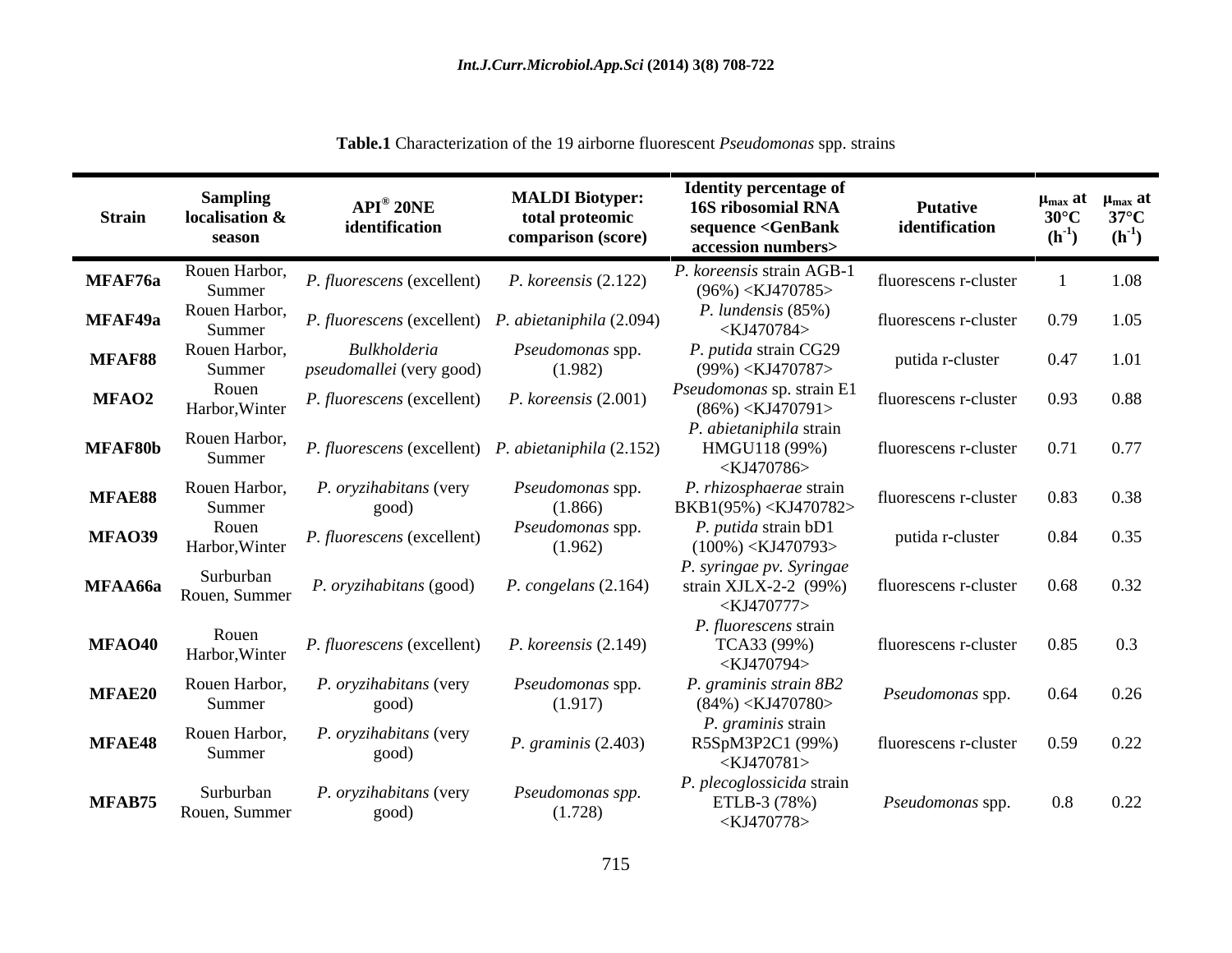#### *Int.J.Curr.Microbiol.App.Sci* **(2014) 3(8) 708-722**

| <b>MFAE8b</b>  | Rouen Harbor,<br>Summer          | P. fluorescens (excellent)      | <i>Pseudomonas</i> spp.<br>(1.856) | P. rhizosphaerae strain -<br>Y12 (79%) < $KJ470783>$              | fluorescens r-cluster         | 0.82 |              |
|----------------|----------------------------------|---------------------------------|------------------------------------|-------------------------------------------------------------------|-------------------------------|------|--------------|
| MFAO48         | Rouen<br>Harbor, Winter          | P. oryzihabitans (very<br>good) | P. savastanoi (2.098)              | P. syringae CC1557<br>$(99\%) <$ KJ470795>                        | fluorescens r-cluster         | 0.6  | 0.19         |
| MFAK14         | Surburban<br>Rouen, Winter       | P. fluorescens (good)           | Pseudomonas<br><i>spp.</i> (1.923) | P. putida strain SCR2<br>$(78\%) <$ KJ470790>                     | <i>Pseudomonas</i> spp.       | 0.62 | 0.17         |
| MFAO29         | Rouen<br>Harbor, Winter          | P. fluorescens (good)           | P. chlororaphis (2.006)            | P. thivervalensis strain<br>BD2-26 (99%)<br><kj470792></kj470792> | fluorescens r-cluster         | 0.6  | 0.15         |
| MFAH106a       | Rouen Harbor,<br>Summer          | P. oryzihabitans<br>(excellent) | Pseudomonas spp.<br>(1.821)        | P. rhizosphaerae strain<br>R2-255 (99%)<br><kj470788></kj470788>  | fluorescens r-cluster         | 0.64 | 0.14         |
| MFAH4a         | Rouen Harbor,<br>Summer          | P. fluorescens (excellent)      | P. poae $(2.255)$                  | P. fluorescens strain RK2<br>$(83\%)$ <kj470789></kj470789>       | fluorescens $r$ -cluster 0.79 |      | No<br>growth |
| <b>MFAD21c</b> | Residential<br>Evreux,<br>Summer | P. fluorescens (very<br>good)   | P. poae (2.147)                    | P. fluorescens strain RK2<br>$(86\%)$ <kj470779></kj470779>       | fluorescens r-cluster 0.78    |      | No<br>growth |

Score >1.700 : probable genus

Score >2.000 : probable species,<br>secure genus

secure genus and the security of the security of the security of the secure genus and the security of the security of the security of the security of the security of the security of the security of the security of the secu

Air sample localisation and season; bacterial identification by API® 20NE strips, by MALDI-Biotyper and by16S rDNA gene sequencing after matching with with NCBI data bank [\(http://blast.ncbi.nlm.nih.gov/Blast.cgi?PROGRAM=blastn&PAGE\\_TYPE=BlastSearch&LINK\\_LOC=blasthome](http://blast.ncbi.nlm.nih.gov/Blast.cgi?PROGRAM=blastn&PAGE_TYPE=BlastSearch&LINK_LOC=blasthome)); and maximum specific growth rate ( $\mu_{\text{max}}$ ) at 30 and 37°C in LB medium, 180rpm, classified by decreasing  $\mu_{\text{max}}$  at 37°C.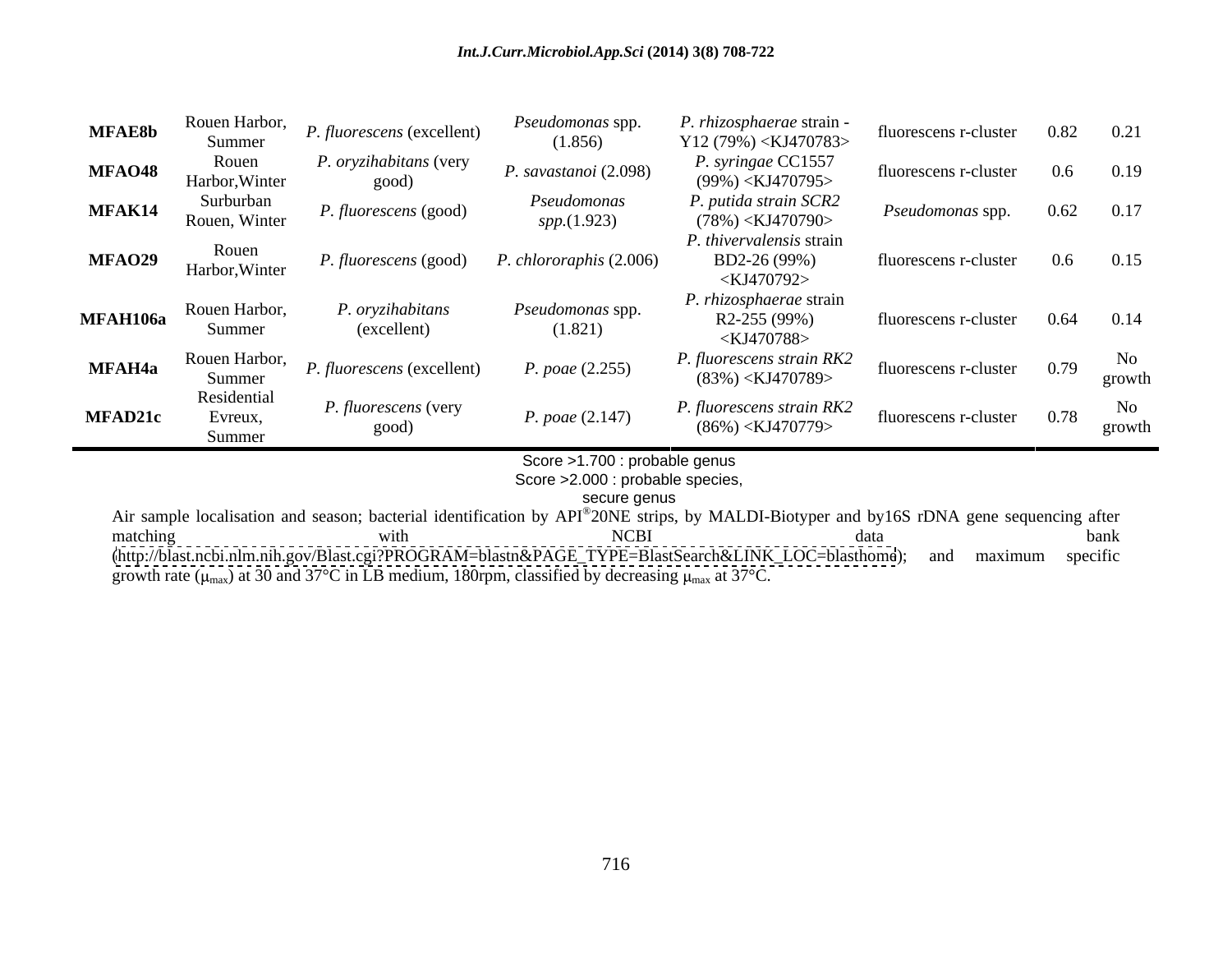#### **Table.2** Extracellular virulence factors, at 30°C and 37°C, and biosurfactant production for MFN1032 (clinical strain) and for each airborne strain

The observed characters were proteolytic, esterase lecithinase, lipoproteinase and hemolytic activities, after 5 days, or pyoverdine production, after 2 days. The biosurfactant production was observed on Davis Minimum medium after 5 days. Experiments done in three independant assays.

| Activity                                       |                          |                               | Proteolytic Esterase Lecithinase |                                             |                   | Lipoproteolytic  |             | <b>Secreted hemolytic</b> |      | Pyoverdin<br>production | <b>Biosurfactant</b> |
|------------------------------------------------|--------------------------|-------------------------------|----------------------------------|---------------------------------------------|-------------------|------------------|-------------|---------------------------|------|-------------------------|----------------------|
| <b>Incubation</b><br>temperature $(^{\circ}C)$ | 30                       | 37                            |                                  | 37<br>30                                    | 37                |                  |             |                           | 30   | 37                      | production           |
| <b>MFN1032</b>                                 |                          | $++$ $++$                     | $++$                             | $++$<br>$++$                                | $++$              |                  |             |                           | $++$ | $++$                    |                      |
| MFAF76a                                        | $++$                     | $++$                          | $++$                             | $++$<br>$++$                                | $++$              | $^{++}$          |             |                           | $++$ |                         |                      |
| MFAF49a                                        |                          | the company of the company of | $++$ $++$                        | $\sim 100$ m $^{-1}$                        | $\sim$ 100 $\sim$ | $++$             |             |                           | $++$ | - + +                   | $\sim$ $\sim$        |
| <b>MFAF88</b>                                  |                          | $ +$                          | $\sim$ 100 $\sim$                | and the state of the state of the           | $++$              |                  | $^{++}$     |                           | $++$ |                         |                      |
| <b>MFAO2</b>                                   | $++$                     | $++$                          | $++$                             | $++$<br>$++$                                | $++$              |                  |             |                           | $++$ | $++$                    |                      |
| MFAF80b                                        |                          | the company of the company of | ++ ++ -                          |                                             | $\sim$            | $^{\rm ++}$      | $^{\rm ++}$ |                           |      |                         |                      |
| MFAE88                                         |                          | the company of the company    | $\sim$                           | $++$<br>$\sim$                              |                   | $^{\mathrm{++}}$ | $^{++}$     |                           |      |                         |                      |
| <b>MFAO39</b>                                  | <b>Contract Contract</b> | $+$                           |                                  |                                             | $\sim$ $\sim$     |                  | $++$        |                           | $++$ | $\sim$                  | $\sim$               |
| MFAA66a                                        |                          |                               |                                  | $\sim$<br>$\sim$ $-$                        | $\sim$            |                  | $++$        |                           | $++$ |                         |                      |
| <b>MFAO40</b>                                  | $++$                     | $+ +$                         | $^{++}$                          | $++$<br>$++$                                | $++$              | $^{++}$          | $^{++}$     |                           | $++$ | - ++                    | - -                  |
| <b>MFAE20</b>                                  | $++$                     |                               | $++$                             | $++$<br><b>Contract Contract</b>            | $\sim$ 100 $\pm$  | $++$             | $++$        |                           |      |                         | . —                  |
| MFAB75                                         |                          | the company of the company    |                                  | <b>Contract</b><br><b>Contract Contract</b> | - -               |                  | $^{++}$     |                           | $++$ | $++$                    | $\sim$ $\sim$        |
| <b>MFAE48</b>                                  | <b>Contract Contract</b> |                               | $++$                             | $\sim$ 100 $\pm$                            |                   | $++$             |             |                           |      |                         |                      |
| <b>MFAE8b</b>                                  |                          | the company of the company    | $++$                             | $++$<br><b>Service</b>                      |                   | $^{++}$          |             |                           | $++$ |                         |                      |
| <b>MFAO48</b>                                  |                          | the company of the company    | $++$                             | $++$<br><b>Contract Contract</b>            |                   | $++$             |             |                           | $++$ | - -                     | $\sim$               |
| MFAK14                                         |                          | $ +$                          | $++$                             | $\sim$                                      |                   |                  |             |                           |      |                         |                      |
| MFAO29                                         |                          |                               | $++$                             |                                             |                   | $^{++}$          |             |                           | $++$ |                         |                      |
| <b>MFAH106a</b>                                | $++$                     |                               |                                  |                                             |                   |                  |             |                           |      |                         |                      |
| <b>MFAH4a</b>                                  | $++$                     |                               | $^{++}$                          | $++$<br>$\sim$                              |                   |                  |             |                           | $++$ | $++$                    |                      |
| <b>MFAD21c</b>                                 | $++$                     | $^{++}$                       | $++$                             | $++$<br><b>Contract Contract</b>            | <b>Service</b>    | $++$             | $++$        |                           |      | $++$ $++$               |                      |

++: important activity  $\alpha$ : partial hemolysis

+: light activity is a complete hemolysis β: complete hemolysis β: complete hemolysis

V: weak and variable

-: no activity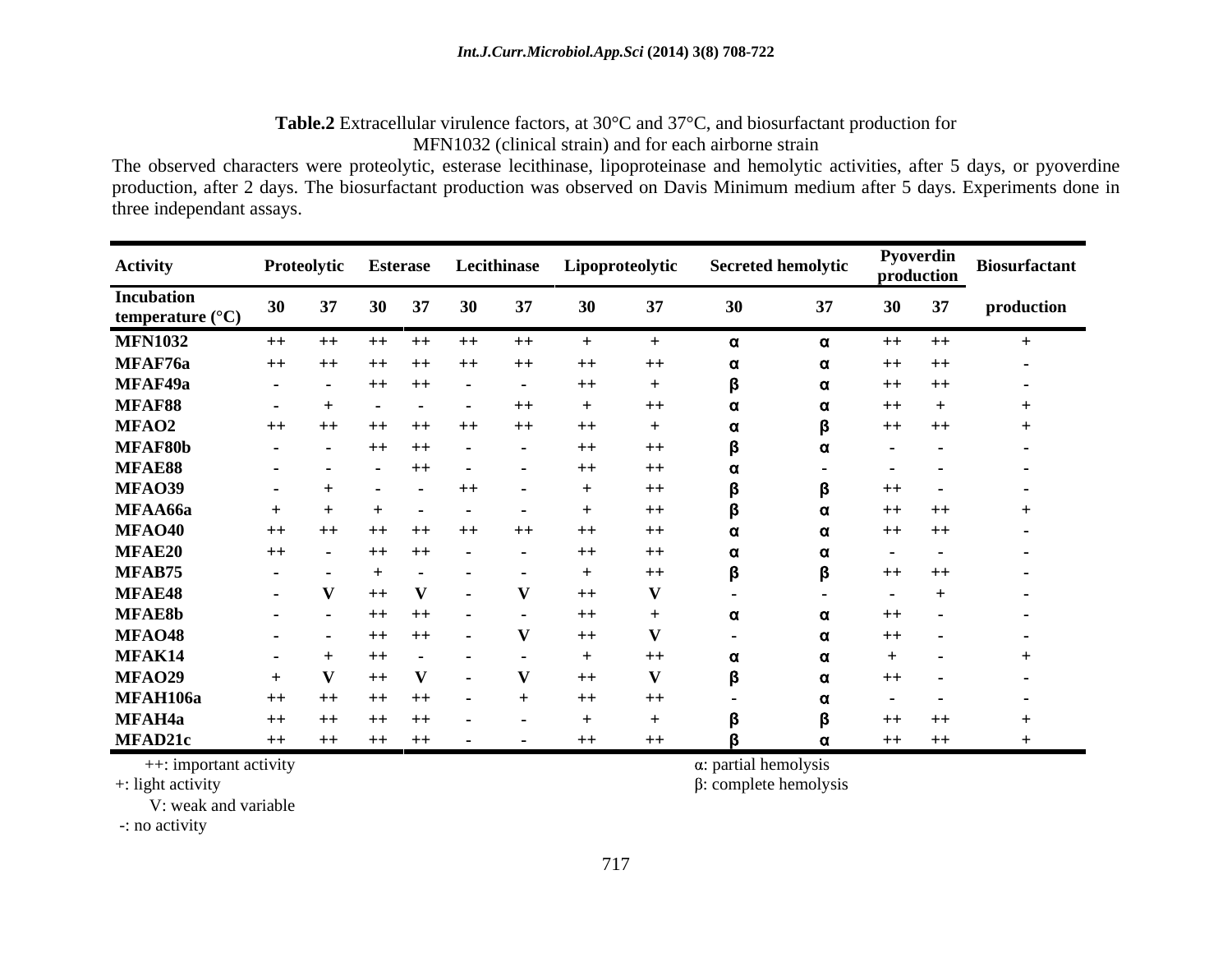| <b>Activity</b>                                | Swim            |                          | Swarm                                                     |                          | Twitch |                                   | <b>Biofilm formation</b> Biofilm formation<br>after 24h | after 48h        |                          |
|------------------------------------------------|-----------------|--------------------------|-----------------------------------------------------------|--------------------------|--------|-----------------------------------|---------------------------------------------------------|------------------|--------------------------|
| <b>Incubation</b><br>temperature $(^{\circ}C)$ | 37<br><b>30</b> |                          | 37<br>30                                                  | <b>30</b>                | -37    |                                   |                                                         |                  | -37                      |
| <b>MFN1032</b>                                 |                 |                          | ++ ++ + + - - ++                                          |                          |        |                                   |                                                         |                  |                          |
| MFAF76a                                        |                 |                          | ++ ++ + + - -                                             |                          |        | $++$                              |                                                         | $^{++}$          |                          |
| MFAF49a                                        |                 |                          | $+ \qquad - \qquad + \qquad + \qquad - \qquad - \qquad -$ |                          |        |                                   |                                                         |                  |                          |
| <b>MFAF88</b>                                  |                 |                          | $++\quad +\quad +\quad +\quad +\quad -\quad -$            |                          |        | $++$                              |                                                         |                  |                          |
| <b>MFAO2</b>                                   |                 |                          | $++++++++------$                                          |                          |        | $+$                               |                                                         |                  | $\sim$                   |
| MFAF80b                                        |                 |                          |                                                           |                          |        | $++$                              | <b>Contract Contract</b>                                |                  | $\sim$ $\sim$            |
| MFAE88                                         |                 |                          | $+$ $ +$ $+$ $ -$                                         |                          |        | $+$                               | $\sim$                                                  |                  | $\sim$ $\sim$            |
| MFAO39                                         |                 |                          |                                                           |                          |        |                                   | $\sim$ $\sim$ $\sim$                                    | $++$             | <b>Contract Contract</b> |
| MFAA66a                                        |                 |                          | $+$ $+$ $+$ $  -$                                         |                          |        |                                   | <b>Service</b>                                          | $\sim$ $\sim$    | <b>Service Contracts</b> |
| MFAO40                                         |                 |                          | + - + + - - ++                                            |                          |        |                                   | <b>Service</b> State                                    | $++$             | <b>Contract Contract</b> |
| <b>MFAE20</b>                                  |                 |                          | $+$ $+$ $+$ $ -$                                          |                          |        | $+$                               | $\sim$                                                  |                  |                          |
| MFAB75                                         |                 |                          | $+$ $+$ $+$ $+$ $ -$                                      |                          |        |                                   | $\sim$ $\sim$                                           |                  | $\sim$ $\sim$            |
| MFAE48                                         |                 |                          | $+$ $+$ $+$ $ -$                                          |                          |        | <u>+</u>                          |                                                         |                  |                          |
| <b>MFAE8b</b>                                  |                 |                          | $++$ $+$ $+$ $+$ $ -$                                     |                          |        | $++$                              |                                                         | $++$             |                          |
| MFAO48                                         |                 |                          | $+$ $+$ $+$ $  -$                                         |                          |        |                                   |                                                         | $\sim$ 100 $\mu$ | <b>Service</b>           |
| MFAK14                                         |                 |                          | $+$ $+$ $+$ $+$ $ -$                                      |                          |        | <b>Contract Contract State</b>    |                                                         | $\sim$           | <b>Service</b>           |
| MFAO29                                         |                 |                          | $+$ $ +$ $+$ $ -$                                         |                          |        | $+$                               |                                                         | $\sim$           | <b>Service Contracts</b> |
| <b>MFAH106a</b>                                |                 | <b>Contract Contract</b> | $+$<br>$+$                                                | <b>Contract Contract</b> |        |                                   |                                                         |                  | $\sim$ 100 $\pm$         |
| MFAH4a                                         |                 |                          | $ +$ $+$ $ -$                                             |                          |        | <b>Contract Contract</b>          |                                                         |                  | $\sim$                   |
| <b>MFAD21c</b>                                 |                 |                          |                                                           |                          |        | <b>Contract Contract Contract</b> | <b>Contract Contract Contract</b>                       | $\sim$ 100 $\mu$ | $\sim$ $\sim$            |

**Table.3** Motility and biofilm ability, at 30°C and 37°C, for MFN1032 (clinical strain) and for each airborne strain. The observed motility characters were swim, swarm, twitch, after 40h. The biofilm formation was observed after 24h and 48h

*++: deplacement upper than 30mm ++: OD595 higher than 0.200*

*+: deplacement upper than 10mm +: OD595 higher than 0.050*

*=: deplacement lower than 10mm -: OD595 lower than 0.050*

*V: weak and variable*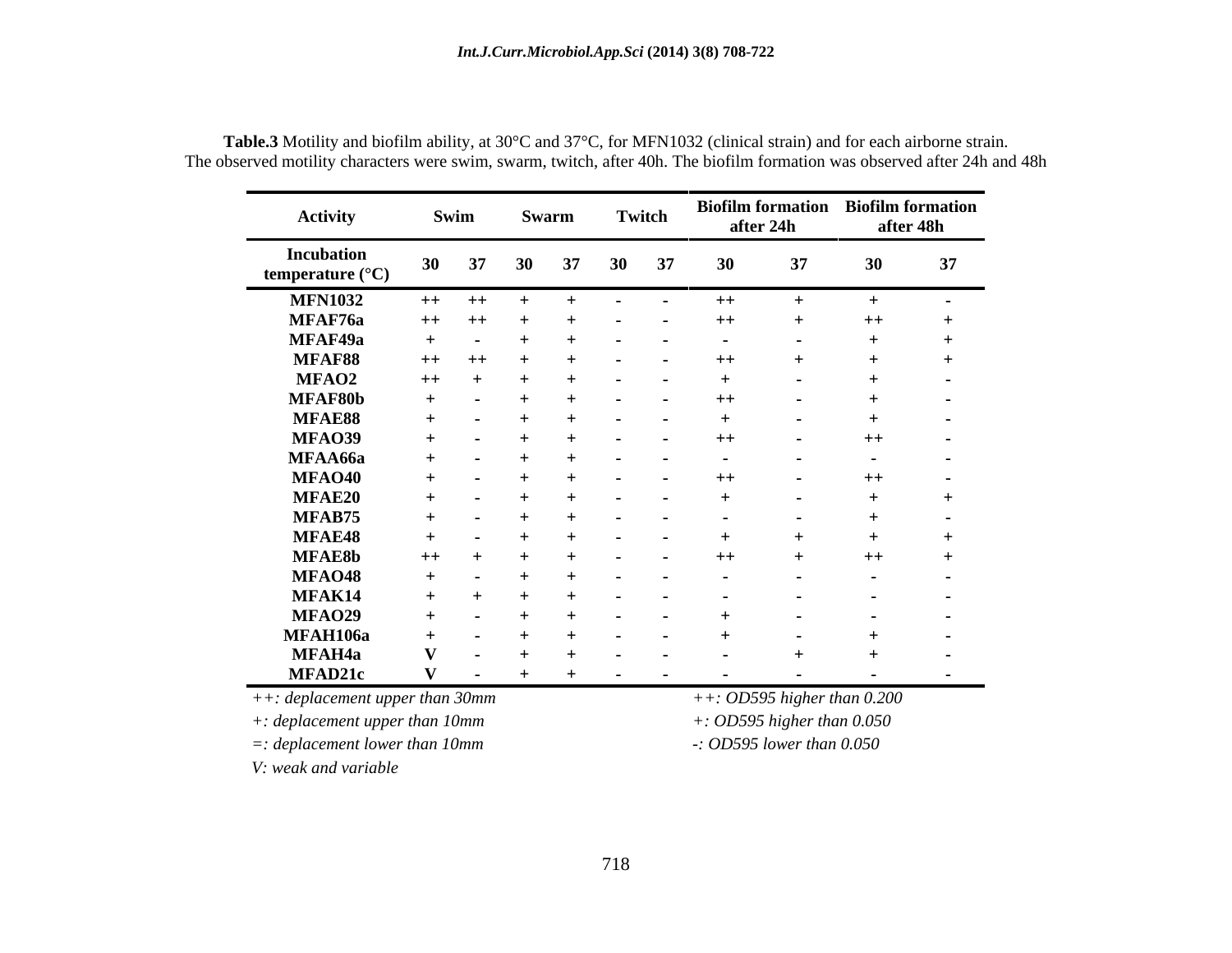

**Figure.1** Virulence towards A549 pneumocytes exposed to culture supernatants obtained at 30°C and 37°C

temperature-dependant. In fact, *P. putida* and 37°C, i.e. lipoproteases, siderophores, and may be completed by biosurfactants,

could also explain the decrease in virulence for MFN1032. As shown in Table 2, all the enzymes and pyoverdine were expressed at 30°C as well as at 37°C, but no evidence **Acknowledgements** was given about quantity. Rossignol and cowokers rightly note, at 37°C, a weaker production of phospholipase C, than at 28°C (Rossignol et al., 2008). This enzyme is known as a major factor of virulence.

Like MFN1032, the same families of exoproducts are secreted by *P. fluorescens* MFAF76a at both temperatures. However a slightly significative increase in virulence is noted at 37°C and again might be due in the exoproducts secretion modulation in ANSES-Agence nationale de sécurité

The virulent pattern is strain- and In any case, airborne *P. fluorescens* MFAF88 shows a constant virulence, its induce by their secretion, especially at 37°C, secretion varies nevertheless with cytotoxic responses from A549 airway temperature. Virulence could then be epithelial cells. Thus the biohazard, that they attributed to the common production at 30 create as biocontamination, must be even if their quantities could be secreted clinical standard, *P. fluorescens* MFN1032 quite variably at the two temperatures. operates on different ways from each other. This variability in intensity of secretion mechanisms, an exoproteomic study would MFAF76a and *P. putida* MFAF88 may identified and not ignored. Moreover the virulence of these airborne strains and of the To better understand these virulent create insight.

## **Acknowledgements**

This study was supported by grants from Grand Evreux Agglomération, AFSSET, and FEDER *"Pseudomonas* Virulence". We wish to thank Christine Farmer for linguistic insight for this manuscript.

#### **References**

concentration or in nature. Sanitaire de l'alimentation, de Agence française de Sécurité Sanitaire de l'environnement et du travail (became sanitaire de l'alimentation, de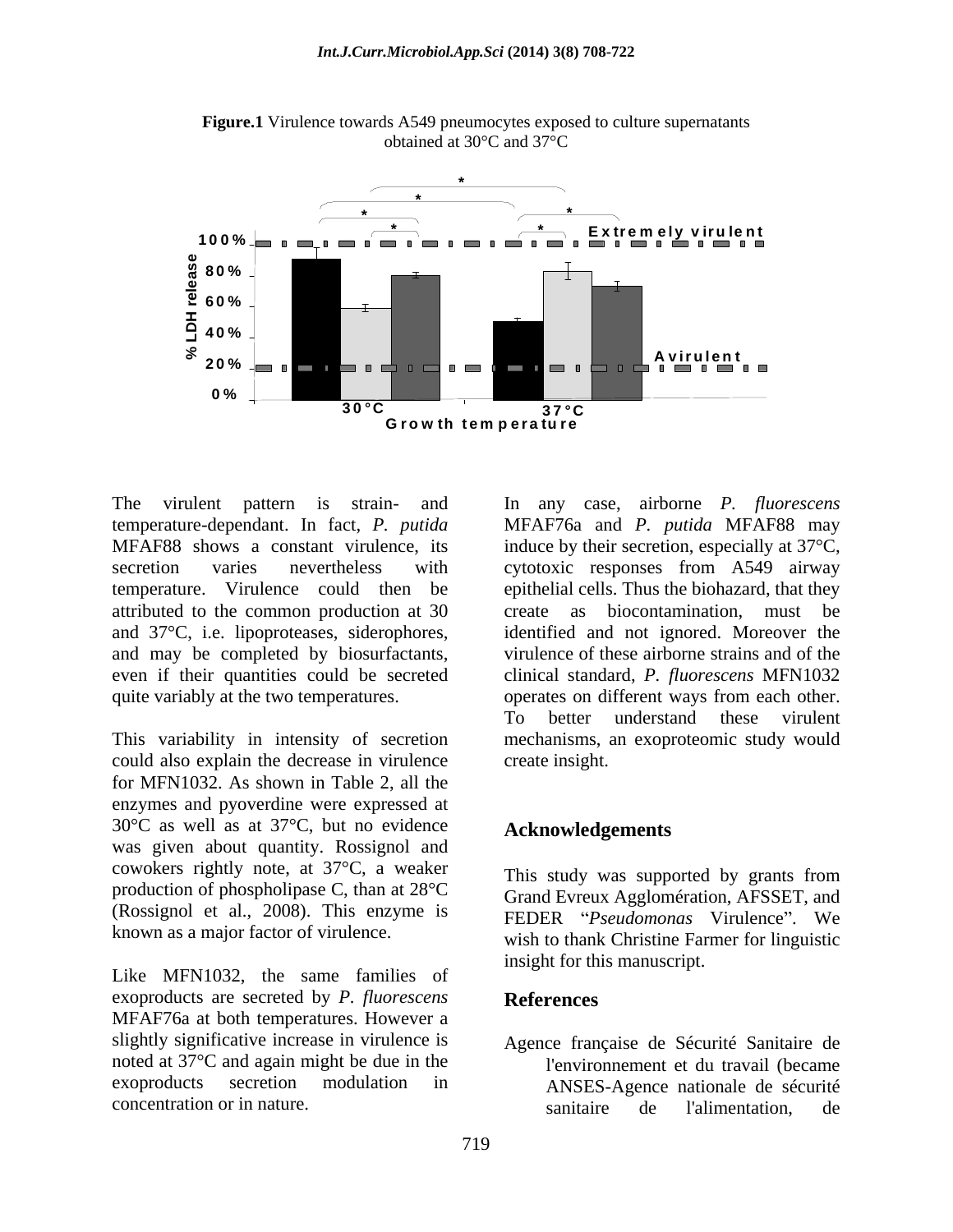Morin, Partners: Normandie Univ,

- Bodilis, J., Nsigue-Meilo, S., Besaury, L., Heterogeneities and Lateral Transfers
- Carrillo, P.G., Mardaraz, C., Pitta-Alvarez, S.I., Giulietti, A.M. 1996. Isolation Microbiology and Biotechnology. 12:
- Chapalain, A., Rossignol, G., Lesouhaitier, Guerillon, J., Meyer, J.M., Orange, N., clinical isolates. Canadian Journal of
- Church, D., Elsayed, S., Reid, O., Winston,
- Clifton, I.J., Peckham, D.G. 2010. Defining
- Donnarumma, G., Buommino, E., Fusco, A., to a potential human pathogen. Immunopathology and Pharmacology. 23(1): 227-234. *Pseudomonas aeruginosa*--a review.
- l'environnement et du travail), 2010. Project PUC2MP : Particules Urbaines Lesouhaitier, O., Morin, J.P., Orange, et Céréalières, Microorganismes Mycotoxines et Pesticides (AFSSET- *Caenorhabditis elegans:* a model to 07-CRD-30) Supervisor Jean-Paul monitor bacterial air quality. BMC Duclairoir Poc, C., Groboillot, A., N., Feuilloley, M.J.G. 2011a. Research Notes 4: 503.
- France ; Univ Rouen, INSERM U644, Duclairoir Poc, C., Ngoya, S., Groboillot, LMSM, CERTAM, Air Normand. A., Bodilis, J., Taupin, L., Merieau, A., Quillet, L. 2012. Variable Copy Study of the influence of growth Number, Intra-Genomic temperature on cyclolipopeptides of the 16S rRNA Gene in *Pseudomonas fluorescens*. Journal of Pseudomonas. PLoS ONE. 7(4): Bacteriology and Parasitology S1:002. e35647. Feuilloley, M.G., Orange, N. 2011b. temperature on cyclolipopeptides production in environmental strains of *Pseudomonas fluorescens*. Journal of Available **Available** <http://dx.doi.org/10.4172/2155->

9597.S1-002. Accessed 23 July 2014.

- and selection of biosurfactant-<br>Fernstrom, A., Goldblatt, M. 2013. producing bacteria. Journal of Aerobiology and Its Role in the 82-84. Journal of Pathogens, Article ID O., Merieau, A., Gruffaz, C., <http://dx.doi.org/10.1155/2013/493960> Fernstrom, A., Goldblatt, M. 2013. Transmission of Infectious Diseases. Journal of Pathogens, Article ID 493960, Available : . Accessed 23 July 2014.
- Feuilloley, M.G. 2008. Comparative Gershman, M.D., Kennedy, D.J., Noble study of 7 fluorescent pseudomonad Wang, J., Kim, C., Gullion, J., Kacica, Microbiology 54(1): 19-27. McHale, J., Wilkins, M., B., Lindsay, R. 2006. Burn wound Arduino, M., Srinivasan, A., infections. Clin Microbiology Reviews Pseudomonas fluorescens 19(2): 403-434. Investigation Team. 2008. Multistate routes of airborne transmission of bloodstream infection after exposure to *Pseudomonas aeruginosa* in people contaminated heparinized saline flush with cystic fibrosis. Expert Review of prepared by a compounding pharmacy. Respiratory Medicine. 4(4): 519-529. Clinical Infectious Diseases. M., Jensen, B., Pascoe, N., Saiman, L., McHale, J., Wilkins, M., Schoonmaker-Bopp, D., Clayton, J., Arduino, M., Srinivasan, A., *Pseudomonas fluorescens* outbreak of *Pseudomonas fluorescens* Clinical Infectious Diseases. 47(11):1372-9.
- Paoletti, I., Auricchio, L., Tufano, Gessner, A.R; and Mortensen, J.E. 1990 M.A. 2010. Effect of temperature on Pathogenic factors of *Pseudomonas*  the shift of *Pseudomonas fluorescens* from an environmental microorganism *cepacia* isolates from patients with cystic fibrosis. Journal of Medical Microbiology. 33 : 115-120.
- International Journal of Hahn, H.P. 1997. The type-4 pilus is the major virulence-associated adhesin of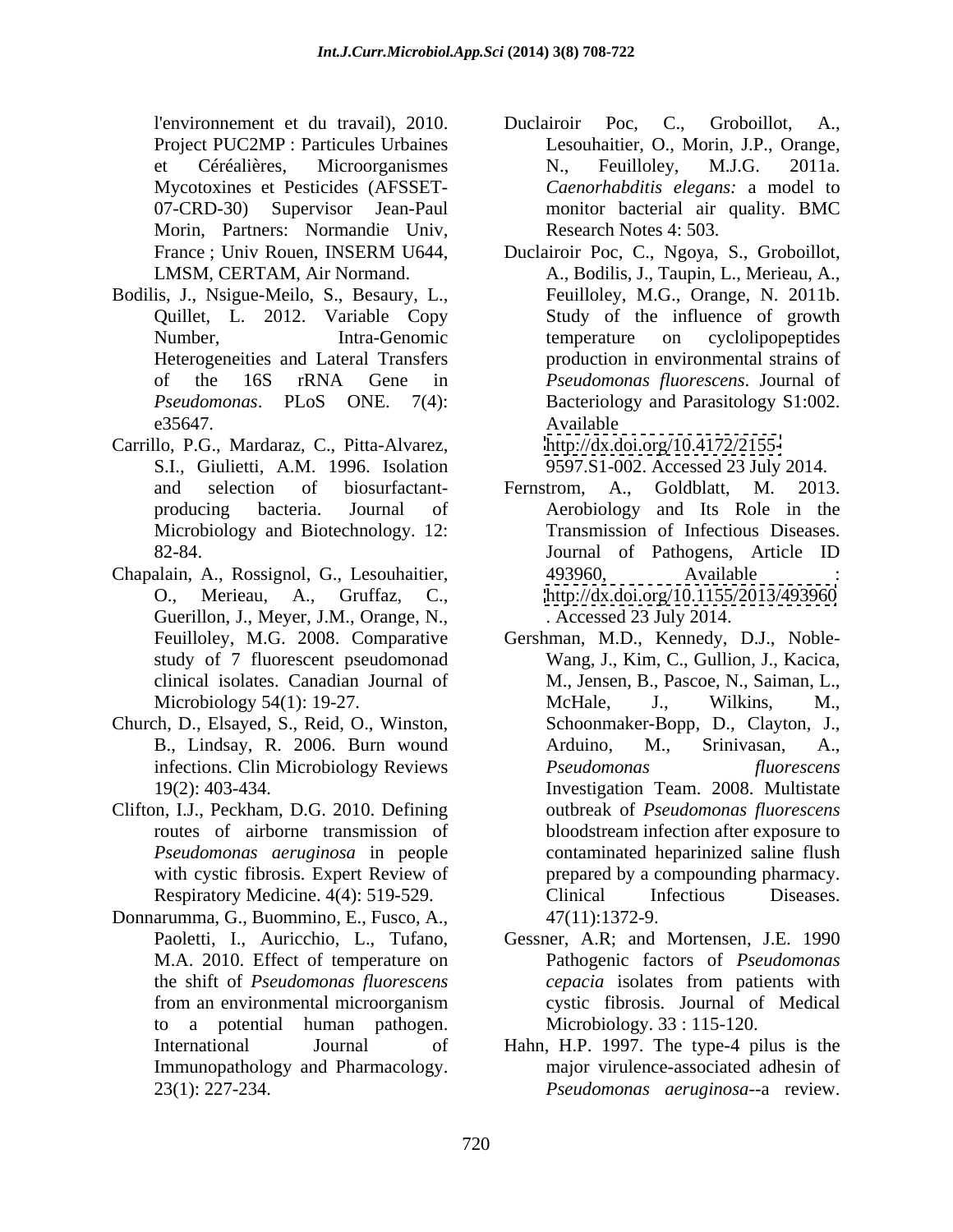- Hawdon, N.A., Aval, P.S., Barnes, R.J., Gravelle, S.K., Rosengren, J., Khan, S., Ciofu, O., Johansen, H.K., Høiby, Immunology & Medical Microbiology.
- Hillion, M., Mijouin, L., Jaouen, T., Barreau, M., Meunier, P., Lefeuvre, L., MicrobiologyOpen 2(6):953-961. 1513-1530.
- swarming motility. Nature Reviews
- Luo, G., Samaranayake, L.P., Yau, J.Y.
- Madi, A., Lakhdari, O., Blottière, H.M., Orange, N., Feuilloley, M.G., Connil, cytotoxic effect on epithelial intestinal Microbiology. 10(10): 215. 885-890.
- McDougald, D., Rice, S.A., Barraud, N., Prüss-Ustün, A., Vickers, C., Haefliger, P., Steinberg, P.D., Kjelleberg, S. 2011. Should we stay or should we go: Nature Reviews Microbiology. 10(1): Available: 39-50. <http://www.ehjournal.net/content/10/1/>
- Merieau, A., Gügi, B., Guespin-Michel, J.F.,

Gene 192(1): 99-108. The regulation of lipase B. secretion by *Pseudomonas fluorescens* strain MF0. Applied Microbiology and Biotechnology. 39: 104-109.

- N., Ulanova, M. 2010. Cellular Morin, J.-P., Preterre, D., Gouriou, F., responses of A549 alveolar epithelial Delmas, V., François, A., Orange, N., cells to serially collected *Pseudomonas*  Grosboillot, A., Duclairoir-Poc, C., *aeruginosa* from cystic fibrosis patients at different stages of O. 2013. Particules urbaines et pulmonary infection. FEMS céréalières, micro-organismes, 59(2): 207-220. atmosphérique. 217, Available: Moretti, M., Maillot, O., Lesouhaitier, céréalières, micro-organismes, mycotoxines et pesticides. Pollution atmosphérique. 217, Available: [http://lodel.irevues.inist.fr/pollution](http://lodel.irevues.inist.fr/pollution-) <atmospherique/index.php?id=759>.
- Lati, E., Chevalier, S., Feuilloley, Mulet, M., Lalucat, J., García-Valdés, E. M.G.J. 2013. Comparative study of 2010. DNA sequence-based analysis of normal and sensitive skin aerobic bacterial populations. Environmental Microbiology. 12(6): the Pseudomonas species. 1513–1530.
- Kearns, D.B. 2010. A field guide to bacterial Nevalainen, A., Savolainen, R., Heinonen- Microbiology. 8(9): 634-644. occurrence of Pseudomonas bacteria. 2001. *Candida* species exhibit Conference on Indoor Air Quality and differential in vitro hemolytic Climate, Toronto, Canada 29.07. activities. Journal of Clinical Tanski, H.1990. Indoor and outdoor Proc. of the 5th International 03.08.1990
	- Microbiology. 39(8):2971-4. O Toole, G.A., Kolter, R. 1998. Flagellar Guyard-Nicodème, M., Le Roux, K., for *Pseudomonas aeruginosa* biofilm Groboillot, A., Svinareff, P., Doré, J., and twitching motility are necessary development. Molecular Microbiology. 30: 295-304.
	- N. 2010. The clinical *Pseudomonas*  Pimenta, A.L., Di Martino, P., Blight, M.A. *fluorescens* MFN1032 strain exerts a 2006. Positive correlation between *in*  cells and induces Interleukin-8 via the evaluation of *Pseudomonas* virulence. AP-1 signaling pathway. BMC Research in Microbiology. 157(9): *vivo* and *in vitro* assays for the 885-890.
	- mechanisms and ecological consequences for biofilm dispersal. Bertollini, R. 2011. Knowns and unknowns on burden of disease due to chemicals: a systematic review. Environmental Health-Glob 10:9. Available:

9. Accessed 23 July 2014..

Orange, N. 1993. Temperature Rajmohan, S., Dodd, C.E., Waites, W.M.